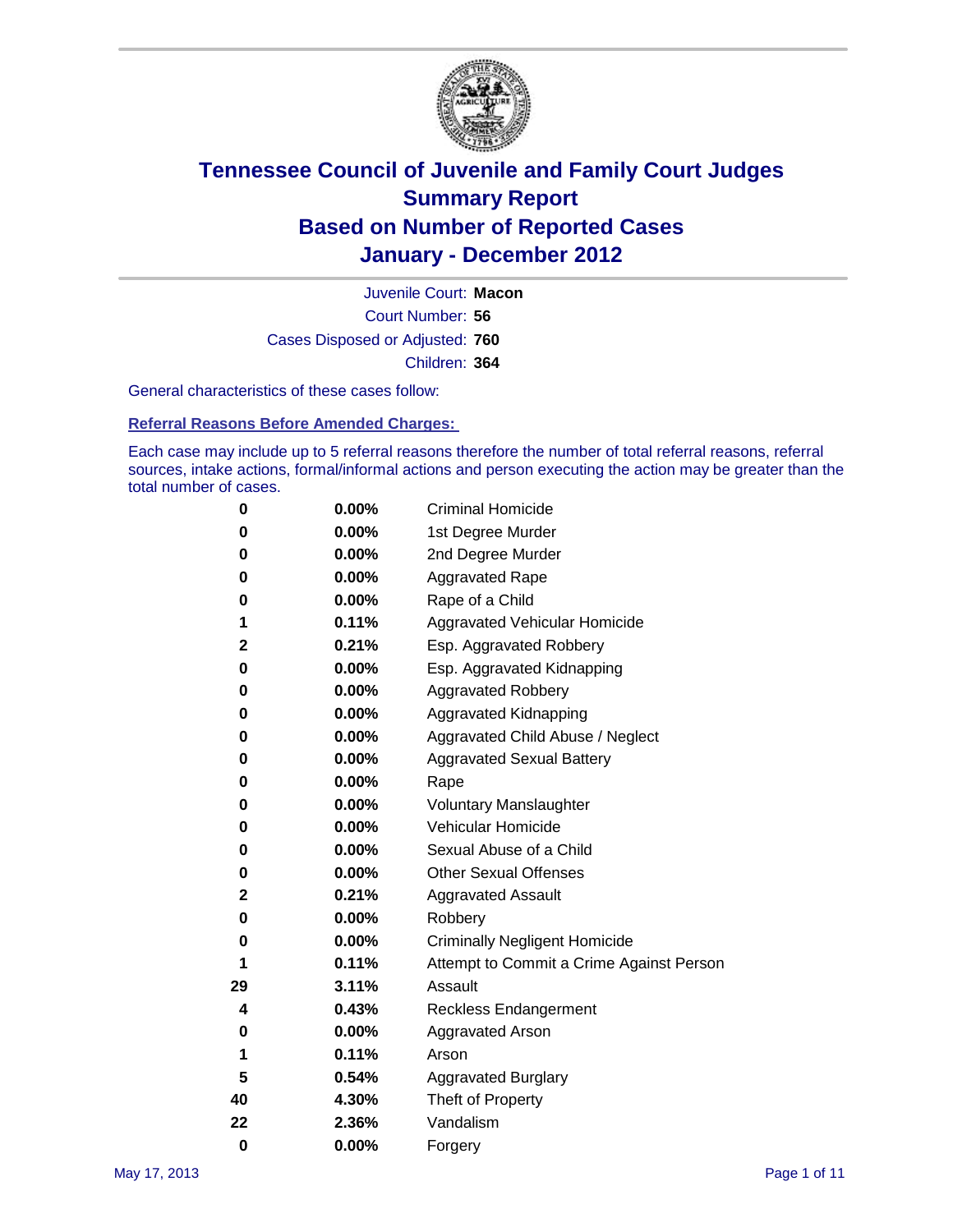

Court Number: **56** Juvenile Court: **Macon** Cases Disposed or Adjusted: **760** Children: **364**

#### **Referral Reasons Before Amended Charges:**

Each case may include up to 5 referral reasons therefore the number of total referral reasons, referral sources, intake actions, formal/informal actions and person executing the action may be greater than the total number of cases.

| 0  | 0.00% | <b>Worthless Checks</b>                                     |
|----|-------|-------------------------------------------------------------|
| 0  | 0.00% | Illegal Possession / Fraudulent Use of Credit / Debit Cards |
| 12 | 1.29% | <b>Burglary</b>                                             |
| 0  | 0.00% | Unauthorized Use of a Vehicle                               |
| 0  | 0.00% | <b>Cruelty to Animals</b>                                   |
| 0  | 0.00% | Sale of Controlled Substances                               |
| 3  | 0.32% | <b>Other Drug Offenses</b>                                  |
| 6  | 0.64% | Possession of Controlled Substances                         |
| 1  | 0.11% | <b>Criminal Attempt</b>                                     |
| 1  | 0.11% | Carrying Weapons on School Property                         |
| 1  | 0.11% | Unlawful Carrying / Possession of a Weapon                  |
| 3  | 0.32% | <b>Evading Arrest</b>                                       |
| 5  | 0.54% | Escape                                                      |
| 0  | 0.00% | Driving Under Influence (DUI)                               |
| 28 | 3.01% | Possession / Consumption of Alcohol                         |
| 0  | 0.00% | Resisting Stop, Frisk, Halt, Arrest or Search               |
| 5  | 0.54% | <b>Aggravated Criminal Trespass</b>                         |
| 0  | 0.00% | Harassment                                                  |
| 0  | 0.00% | Failure to Appear                                           |
| 2  | 0.21% | Filing a False Police Report                                |
| 0  | 0.00% | Criminal Impersonation                                      |
| 6  | 0.64% | <b>Disorderly Conduct</b>                                   |
| 5  | 0.54% | <b>Criminal Trespass</b>                                    |
| 5  | 0.54% | <b>Public Intoxication</b>                                  |
| 0  | 0.00% | Gambling                                                    |
| 91 | 9.77% | Traffic                                                     |
| 2  | 0.21% | <b>Local Ordinances</b>                                     |
| 0  | 0.00% | Violation of Wildlife Regulations                           |
| 1  | 0.11% | Contempt of Court                                           |
| 84 | 9.02% | Violation of Probation                                      |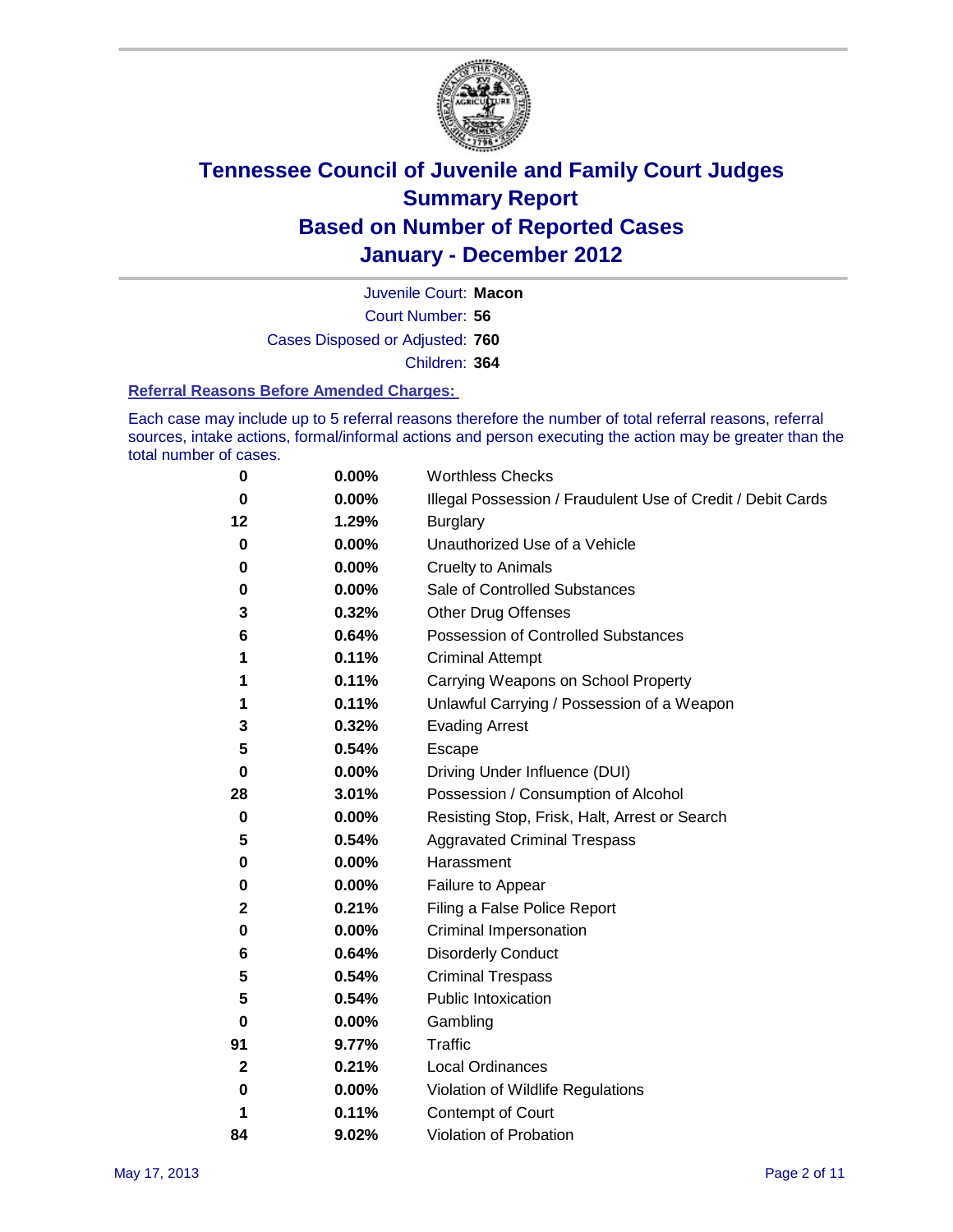

Court Number: **56** Juvenile Court: **Macon** Cases Disposed or Adjusted: **760** Children: **364**

#### **Referral Reasons Before Amended Charges:**

Each case may include up to 5 referral reasons therefore the number of total referral reasons, referral sources, intake actions, formal/informal actions and person executing the action may be greater than the total number of cases.

| 0        | 0.00%    | Violation of Aftercare                 |
|----------|----------|----------------------------------------|
| 8        | 0.86%    | Unruly Behavior                        |
| 21       | 2.26%    | Truancy                                |
| 4        | 0.43%    | In-State Runaway                       |
| 0        | 0.00%    | Out-of-State Runaway                   |
| 21       | 2.26%    | Possession of Tobacco Products         |
| 0        | $0.00\%$ | Violation of a Valid Court Order       |
| 0        | 0.00%    | Violation of Curfew                    |
| 0        | $0.00\%$ | Sexually Abused Child                  |
| $\bf{0}$ | 0.00%    | <b>Physically Abused Child</b>         |
| 500      | 53.71%   | Dependency / Neglect                   |
| 4        | 0.43%    | <b>Termination of Parental Rights</b>  |
| 0        | 0.00%    | <b>Violation of Pretrial Diversion</b> |
| 0        | 0.00%    | Violation of Informal Adjustment       |
|          | 0.11%    | <b>Judicial Review</b>                 |
| 0        | $0.00\%$ | <b>Administrative Review</b>           |
| 0        | 0.00%    | <b>Foster Care Review</b>              |
| 0        | $0.00\%$ | Custody                                |
| 0        | 0.00%    | Visitation                             |
| 0        | 0.00%    | Paternity / Legitimation               |
| 4        | 0.43%    | <b>Child Support</b>                   |
| 0        | 0.00%    | <b>Request for Medical Treatment</b>   |
| 0        | 0.00%    | <b>Consent to Marry</b>                |
| 0        | 0.00%    | Other                                  |
| 931      | 100.00%  | <b>Total Referrals</b>                 |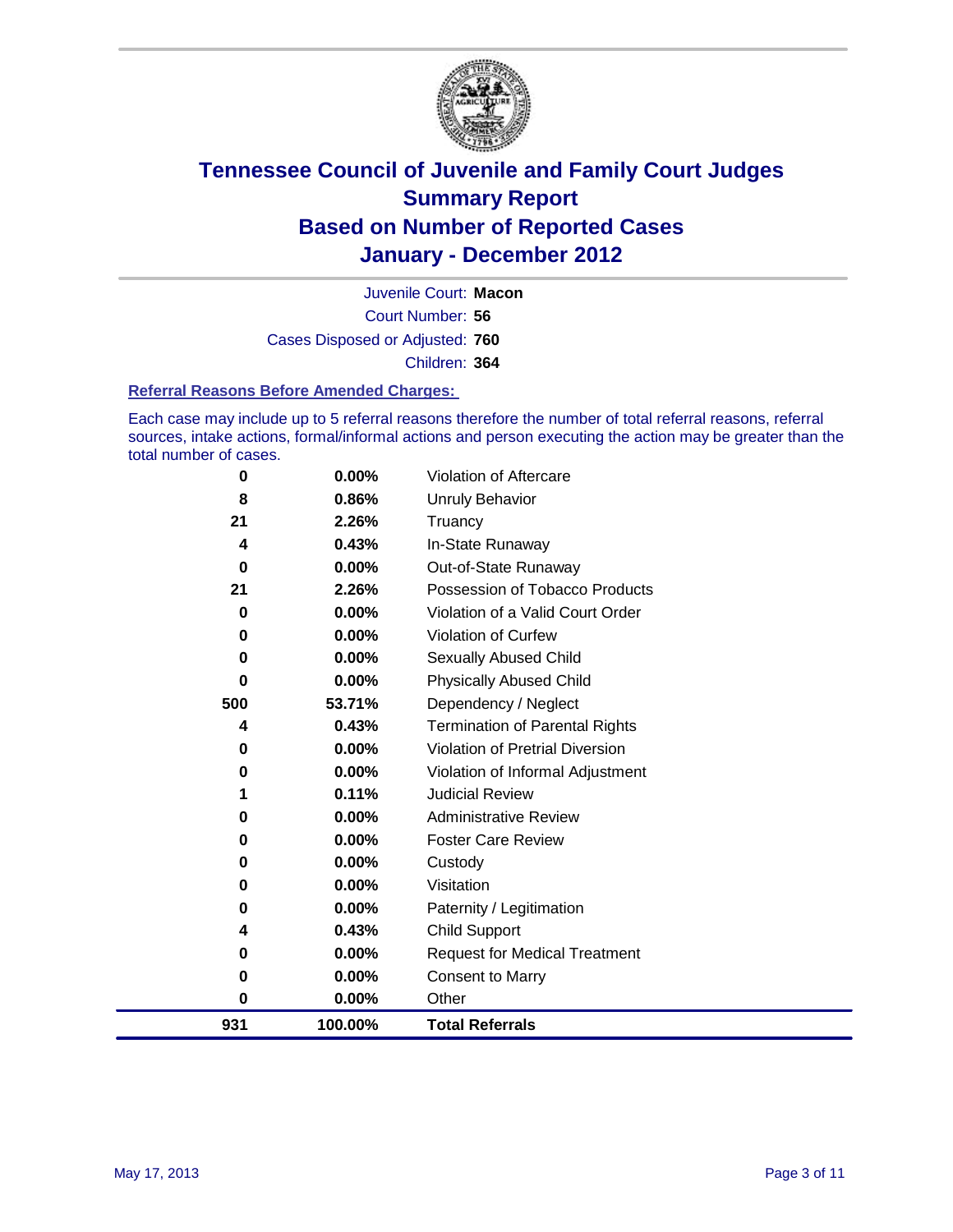

| 931                        | 100.00%                         | <b>Total Referral Sources</b>     |  |
|----------------------------|---------------------------------|-----------------------------------|--|
| $\bf{0}$                   | 0.00%                           | Other                             |  |
| $\bf{0}$                   | 0.00%                           | Unknown                           |  |
| 0                          | 0.00%                           | Hospital                          |  |
| 0                          | 0.00%                           | Child & Parent                    |  |
| 21                         | 2.26%                           | Victim                            |  |
| 0                          | 0.00%                           | <b>Other Court</b>                |  |
| 0                          | 0.00%                           | Social Agency                     |  |
| 50                         | 5.37%                           | <b>Court Staff</b>                |  |
| 4                          | 0.43%                           | <b>District Attorney's Office</b> |  |
| 8                          | 0.86%                           | <b>Other State Department</b>     |  |
| 532                        | 57.14%                          | <b>DCS</b>                        |  |
| 1                          | 0.11%                           | <b>CSA</b>                        |  |
| 25                         | 2.69%                           | School                            |  |
| $\bf{0}$                   | 0.00%                           | Self                              |  |
| $\bf{0}$                   | 0.00%                           | <b>Relatives</b>                  |  |
| 14                         | 1.50%                           | Parents                           |  |
| 276                        | 29.65%                          | Law Enforcement                   |  |
| <b>Referral Sources: 1</b> |                                 |                                   |  |
|                            |                                 | Children: 364                     |  |
|                            | Cases Disposed or Adjusted: 760 |                                   |  |
|                            |                                 | Court Number: 56                  |  |
|                            | Juvenile Court: Macon           |                                   |  |
|                            |                                 |                                   |  |

### **Age of Child at Referral: 2**

| 364 | 100.00% | <b>Total Child Count</b> |
|-----|---------|--------------------------|
| 0   | 0.00%   | <b>Unknown</b>           |
| 0   | 0.00%   | Ages 19 and Over         |
| 56  | 15.38%  | Ages 17 through 18       |
| 87  | 23.90%  | Ages 15 through 16       |
| 49  | 13.46%  | Ages 13 through 14       |
| 31  | 8.52%   | Ages 11 through 12       |
| 141 | 38.74%  | Ages 10 and Under        |
|     |         |                          |

<sup>1</sup> If different than number of Referral Reasons (931), verify accuracy of your court's data.

<sup>2</sup> One child could be counted in multiple categories, verify accuracy of your court's data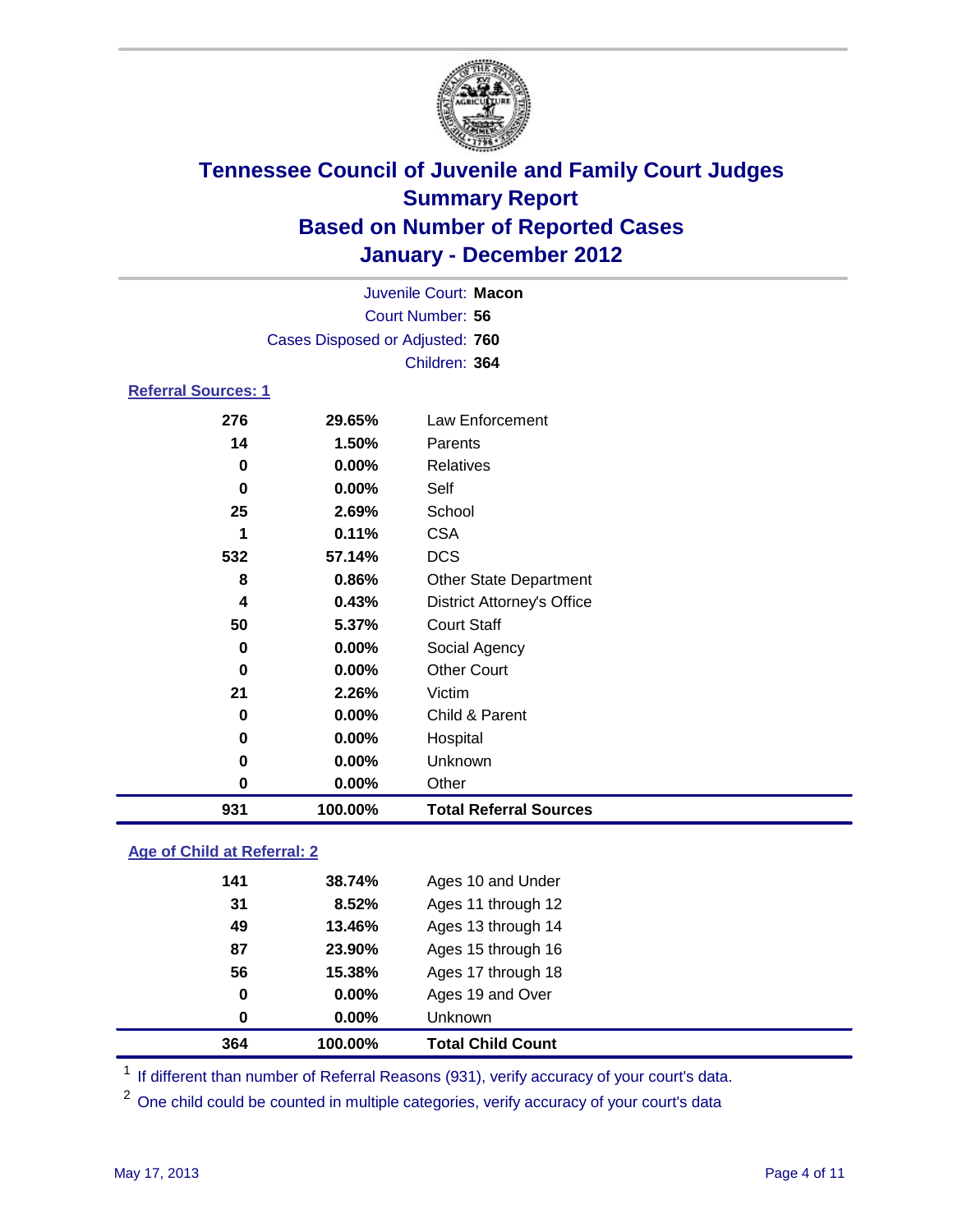

| Juvenile Court: Macon                   |                                 |                          |  |
|-----------------------------------------|---------------------------------|--------------------------|--|
| Court Number: 56                        |                                 |                          |  |
|                                         | Cases Disposed or Adjusted: 760 |                          |  |
|                                         |                                 | Children: 364            |  |
| Sex of Child: 1                         |                                 |                          |  |
| 206                                     | 56.59%                          | Male                     |  |
| 158                                     | 43.41%                          | Female                   |  |
| $\mathbf 0$                             | 0.00%                           | Unknown                  |  |
| 364                                     | 100.00%                         | <b>Total Child Count</b> |  |
| Race of Child: 1                        |                                 |                          |  |
| 360                                     | 98.90%                          | White                    |  |
| 4                                       | 1.10%                           | African American         |  |
| 0                                       | 0.00%                           | Native American          |  |
| 0                                       | 0.00%                           | Asian                    |  |
| 0                                       | 0.00%                           | Mixed                    |  |
| $\mathbf 0$                             | 0.00%                           | Unknown                  |  |
| 364                                     | 100.00%                         | <b>Total Child Count</b> |  |
| <b>Hispanic Origin: 1</b>               |                                 |                          |  |
| 19                                      | 5.22%                           | Yes                      |  |
| 345                                     | 94.78%                          | No                       |  |
| $\mathbf 0$                             | 0.00%                           | Unknown                  |  |
| 364                                     | 100.00%                         | <b>Total Child Count</b> |  |
| <b>School Enrollment of Children: 1</b> |                                 |                          |  |
| 269                                     | 73.90%                          | Yes                      |  |
| 95                                      | 26.10%                          | No                       |  |
| $\mathbf 0$                             | 0.00%                           | Unknown                  |  |
| 364                                     | 100.00%                         | <b>Total Child Count</b> |  |

One child could be counted in multiple categories, verify accuracy of your court's data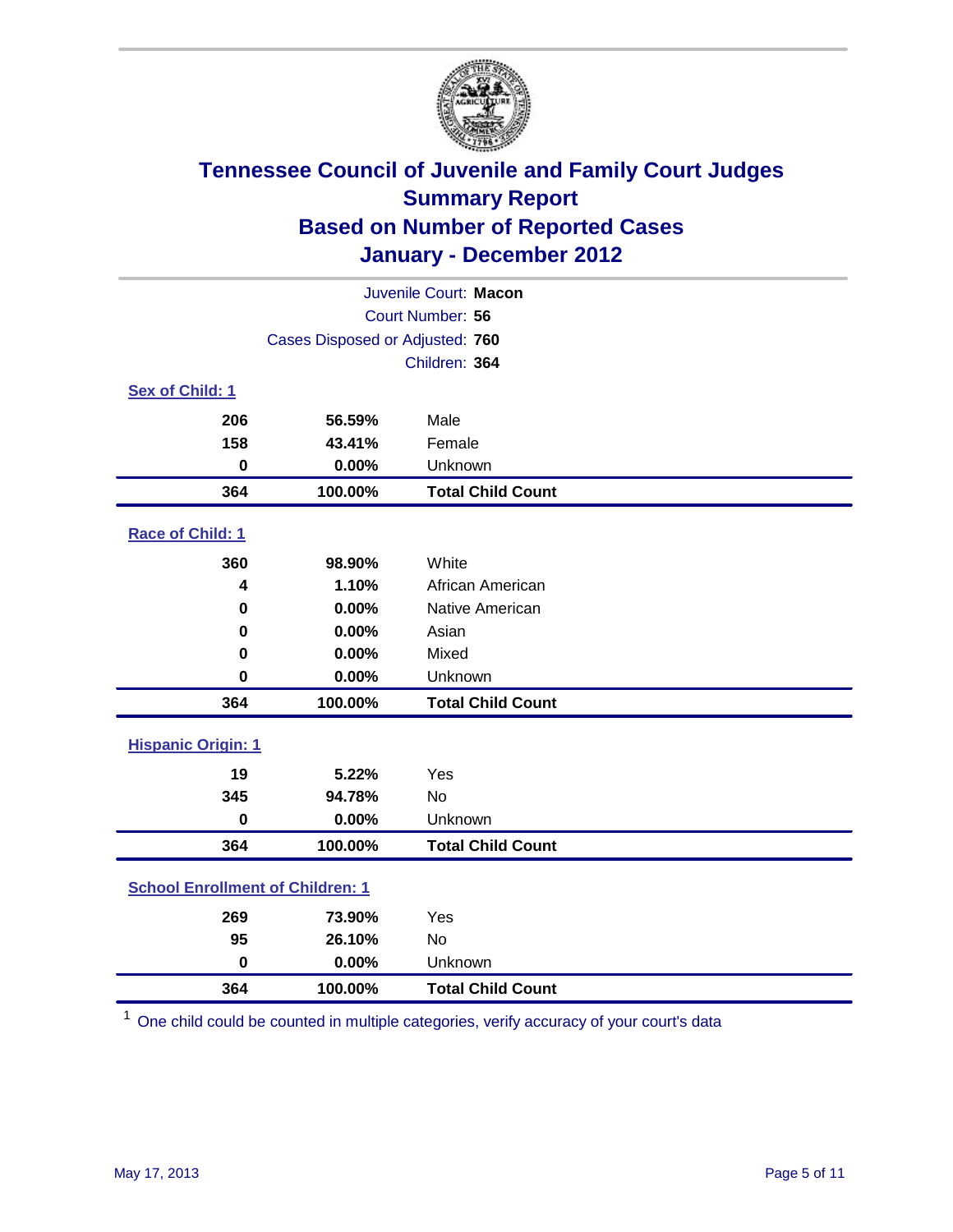

Court Number: **56** Juvenile Court: **Macon** Cases Disposed or Adjusted: **760** Children: **364**

### **Living Arrangement of Child at Time of Referral: 1**

| 364          | 100.00%  | <b>Total Child Count</b>     |
|--------------|----------|------------------------------|
| 0            | $0.00\%$ | Other                        |
| 0            | 0.00%    | <b>Unknown</b>               |
| 5            | $1.37\%$ | Independent                  |
| 5            | $1.37\%$ | In an Institution            |
| 3            | 0.82%    | In a Residential Center      |
| 1            | 0.27%    | In a Group Home              |
| 20           | 5.49%    | With Foster Family           |
| $\mathbf{2}$ | 0.55%    | With Adoptive Parents        |
| 122          | 33.52%   | <b>With Relatives</b>        |
| 33           | 9.07%    | With Father                  |
| 106          | 29.12%   | With Mother                  |
| 1            | 0.27%    | With Mother and Stepfather   |
| 0            | $0.00\%$ | With Father and Stepmother   |
| 66           | 18.13%   | With Both Biological Parents |
|              |          |                              |

#### **Type of Detention: 2**

| 760      | 100.00%  | <b>Total Detention Count</b> |  |
|----------|----------|------------------------------|--|
| 0        | $0.00\%$ | Other                        |  |
| 760      | 100.00%  | Does Not Apply               |  |
| 0        | $0.00\%$ | Unknown                      |  |
| 0        | 0.00%    | <b>Psychiatric Hospital</b>  |  |
| $\bf{0}$ | 0.00%    | Jail - No Separation         |  |
| 0        | $0.00\%$ | Jail - Partial Separation    |  |
| 0        | $0.00\%$ | Jail - Complete Separation   |  |
| 0        | 0.00%    | Juvenile Detention Facility  |  |
| 0        | $0.00\%$ | Non-Secure Placement         |  |
|          |          |                              |  |

<sup>1</sup> One child could be counted in multiple categories, verify accuracy of your court's data

<sup>2</sup> If different than number of Cases (760) verify accuracy of your court's data.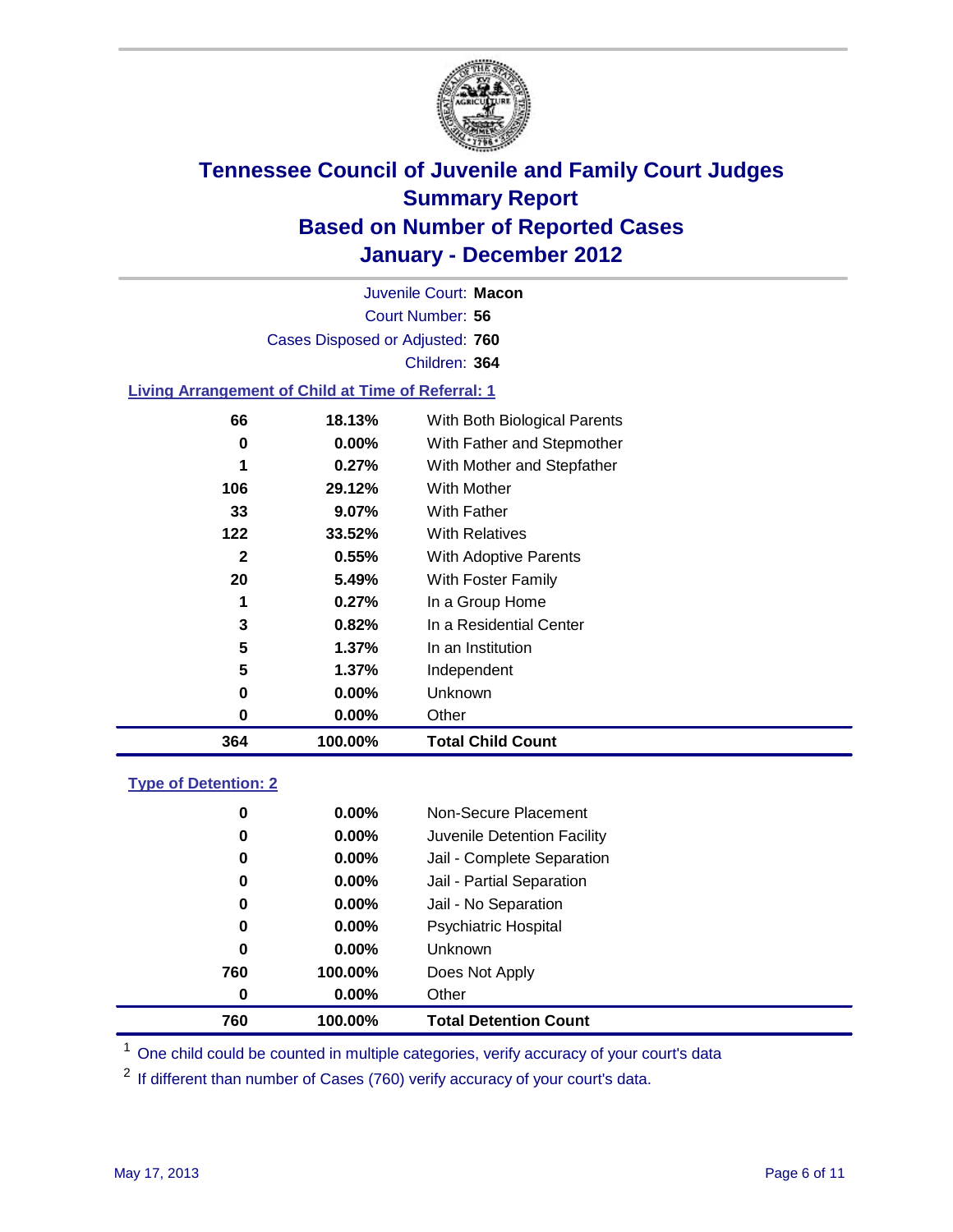

|                                                    | Juvenile Court: Macon           |                                      |  |  |  |
|----------------------------------------------------|---------------------------------|--------------------------------------|--|--|--|
|                                                    | Court Number: 56                |                                      |  |  |  |
|                                                    | Cases Disposed or Adjusted: 760 |                                      |  |  |  |
|                                                    |                                 | Children: 364                        |  |  |  |
| <b>Placement After Secure Detention Hearing: 1</b> |                                 |                                      |  |  |  |
| 0                                                  | 0.00%                           | Returned to Prior Living Arrangement |  |  |  |
| 0                                                  | 0.00%                           | Juvenile Detention Facility          |  |  |  |
| 0                                                  | 0.00%                           | Jail                                 |  |  |  |
| 0                                                  | 0.00%                           | Shelter / Group Home                 |  |  |  |
| 0                                                  | 0.00%                           | <b>Foster Family Home</b>            |  |  |  |
| 0                                                  | 0.00%                           | Psychiatric Hospital                 |  |  |  |
| 1                                                  | 0.13%                           | <b>Unknown</b>                       |  |  |  |
| 759                                                | 99.87%                          | Does Not Apply                       |  |  |  |
| 0                                                  | 0.00%                           | Other                                |  |  |  |
| 760                                                | 100.00%                         | <b>Total Placement Count</b>         |  |  |  |
| <b>Intake Actions: 2</b>                           |                                 |                                      |  |  |  |
| 860                                                | 92.37%                          | <b>Petition Filed</b>                |  |  |  |
| 4                                                  | 0.43%                           | <b>Motion Filed</b>                  |  |  |  |
| 66                                                 | 7.09%                           | <b>Citation Processed</b>            |  |  |  |
| 0                                                  | 0.00%                           | Notification of Paternity Processed  |  |  |  |
| 0                                                  | 0.00%                           | Scheduling of Judicial Review        |  |  |  |
| 1                                                  | 0.11%                           | Scheduling of Administrative Review  |  |  |  |
| 0                                                  | 0.00%                           | Scheduling of Foster Care Review     |  |  |  |
| 0                                                  | 0.00%                           | Unknown                              |  |  |  |
| 0                                                  | 0.00%                           | Does Not Apply                       |  |  |  |

<sup>1</sup> If different than number of Cases (760) verify accuracy of your court's data.

**100.00% Total Intake Count**

<sup>2</sup> If different than number of Referral Reasons (931), verify accuracy of your court's data.

**0.00%** Other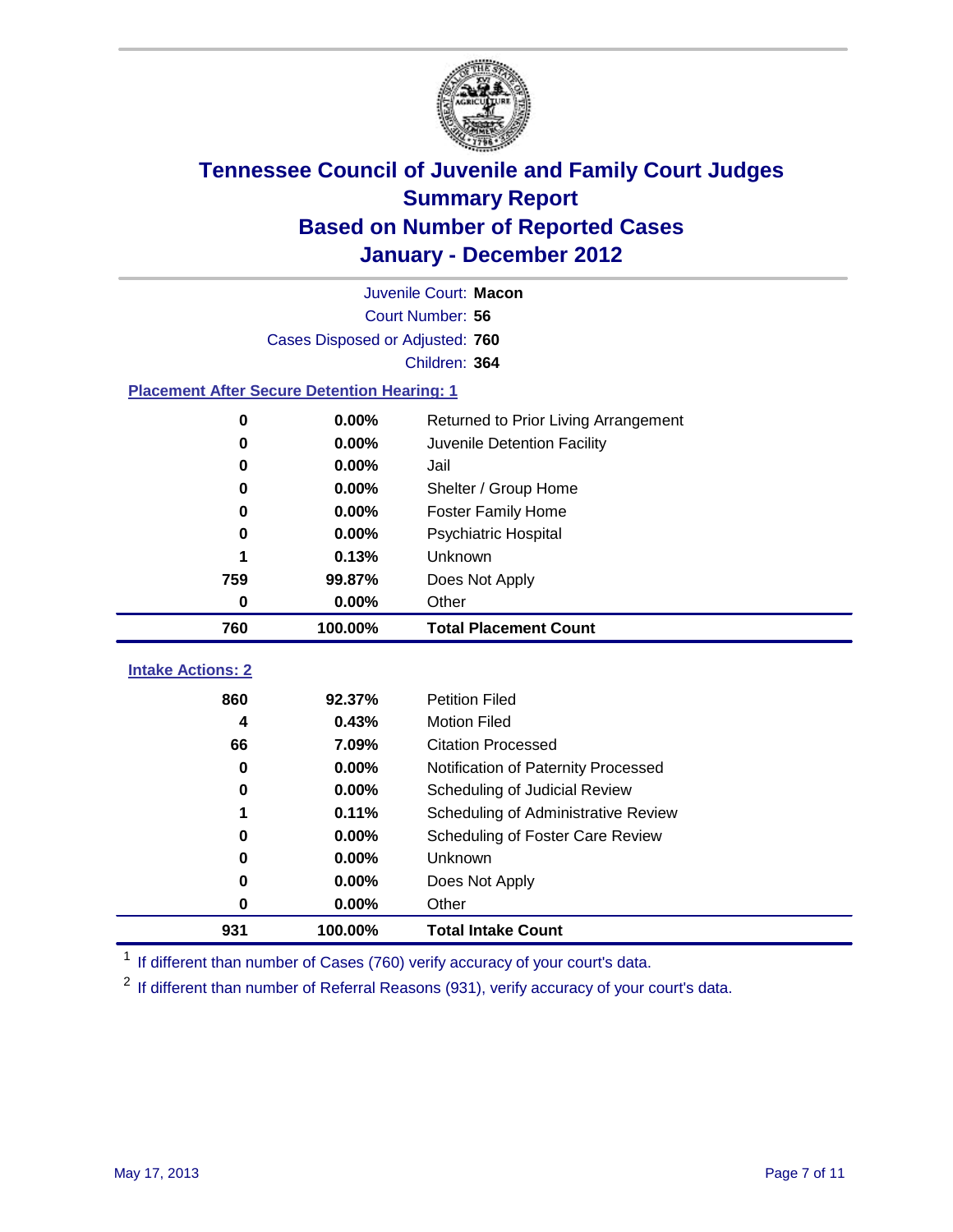

Court Number: **56** Juvenile Court: **Macon** Cases Disposed or Adjusted: **760** Children: **364**

### **Last Grade Completed by Child: 1**

| 81                                | 22.25%  | Too Young for School         |
|-----------------------------------|---------|------------------------------|
| $\bf{0}$                          | 0.00%   | Preschool                    |
| 1                                 | 0.27%   | Kindergarten                 |
| 16                                | 4.40%   | 1st Grade                    |
| 4                                 | 1.10%   | 2nd Grade                    |
| 25                                | 6.87%   | 3rd Grade                    |
| 10                                | 2.75%   | 4th Grade                    |
| 8                                 | 2.20%   | 5th Grade                    |
| 20                                | 5.49%   | 6th Grade                    |
| 30                                | 8.24%   | 7th Grade                    |
| 18                                | 4.95%   | 8th Grade                    |
| 30                                | 8.24%   | 9th Grade                    |
| 68                                | 18.68%  | 10th Grade                   |
| 42                                | 11.54%  | 11th Grade                   |
| 10                                | 2.75%   | 12th Grade                   |
| 0                                 | 0.00%   | Non-Graded Special Ed        |
| $\bf{0}$                          | 0.00%   | <b>GED</b>                   |
| 1                                 | 0.27%   | Graduated                    |
| 0                                 | 0.00%   | <b>Never Attended School</b> |
| 0                                 | 0.00%   | Unknown                      |
| 0                                 | 0.00%   | Other                        |
| 364                               | 100.00% | <b>Total Child Count</b>     |
| Enrolled in Consider Education: 1 |         |                              |

| 364                                     | 100.00%  | <b>Total Child Count</b> |  |  |
|-----------------------------------------|----------|--------------------------|--|--|
| 0                                       | $0.00\%$ | Unknown                  |  |  |
| 356                                     | 97.80%   | No.                      |  |  |
| 8                                       | 2.20%    | Yes                      |  |  |
| <b>Enrolled in Special Education: 1</b> |          |                          |  |  |

One child could be counted in multiple categories, verify accuracy of your court's data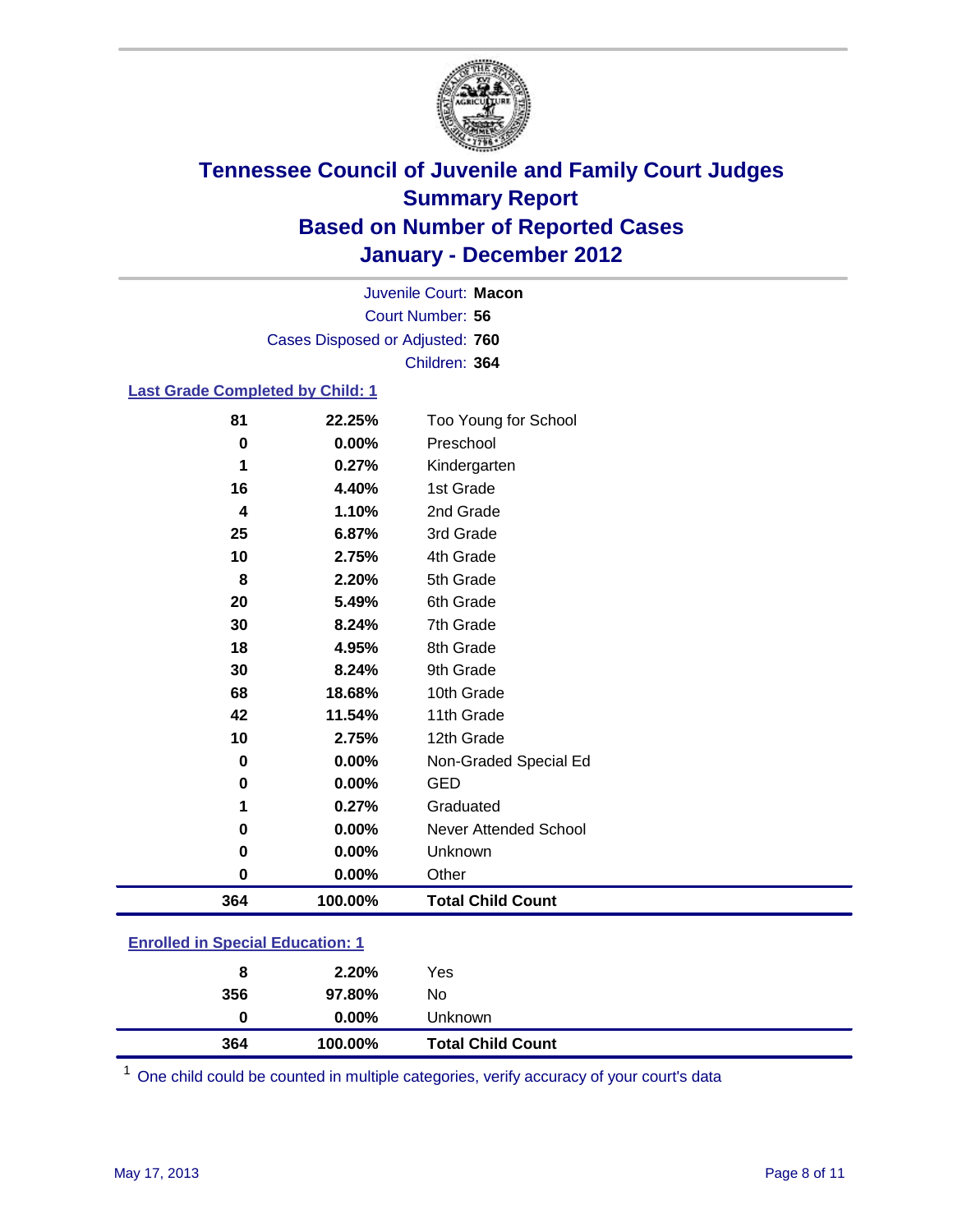

|                              | Juvenile Court: Macon           |                           |  |  |
|------------------------------|---------------------------------|---------------------------|--|--|
|                              | Court Number: 56                |                           |  |  |
|                              | Cases Disposed or Adjusted: 760 |                           |  |  |
|                              |                                 | Children: 364             |  |  |
| <b>Action Executed By: 1</b> |                                 |                           |  |  |
| 931                          | 100.00%                         | Judge                     |  |  |
| 0                            | $0.00\%$                        | Magistrate                |  |  |
| 0                            | $0.00\%$                        | <b>YSO</b>                |  |  |
| 0                            | 0.00%                           | Other                     |  |  |
| 0                            | 0.00%                           | Unknown                   |  |  |
| 931                          | 100.00%                         | <b>Total Action Count</b> |  |  |

### **Formal / Informal Actions: 1**

| 131          | 14.07%   | Dismissed                                        |
|--------------|----------|--------------------------------------------------|
| $\mathbf{2}$ | 0.21%    | Retired / Nolle Prosequi                         |
| 147          | 15.79%   | <b>Complaint Substantiated Delinquent</b>        |
| 21           | 2.26%    | <b>Complaint Substantiated Status Offender</b>   |
| 18           | 1.93%    | <b>Complaint Substantiated Dependent/Neglect</b> |
| 0            | 0.00%    | <b>Complaint Substantiated Abused</b>            |
| 0            | $0.00\%$ | <b>Complaint Substantiated Mentally III</b>      |
| 0            | $0.00\%$ | Informal Adjustment                              |
| 0            | $0.00\%$ | <b>Pretrial Diversion</b>                        |
| 0            | $0.00\%$ | <b>Transfer to Adult Court Hearing</b>           |
| 0            | 0.00%    | Charges Cleared by Transfer to Adult Court       |
| 142          | 15.25%   | Special Proceeding                               |
| 1            | 0.11%    | <b>Review Concluded</b>                          |
| 469          | 50.38%   | Case Held Open                                   |
| 0            | $0.00\%$ | Other                                            |
| 0            | $0.00\%$ | <b>Unknown</b>                                   |
| 931          | 100.00%  | <b>Total Action Count</b>                        |

<sup>1</sup> If different than number of Referral Reasons (931), verify accuracy of your court's data.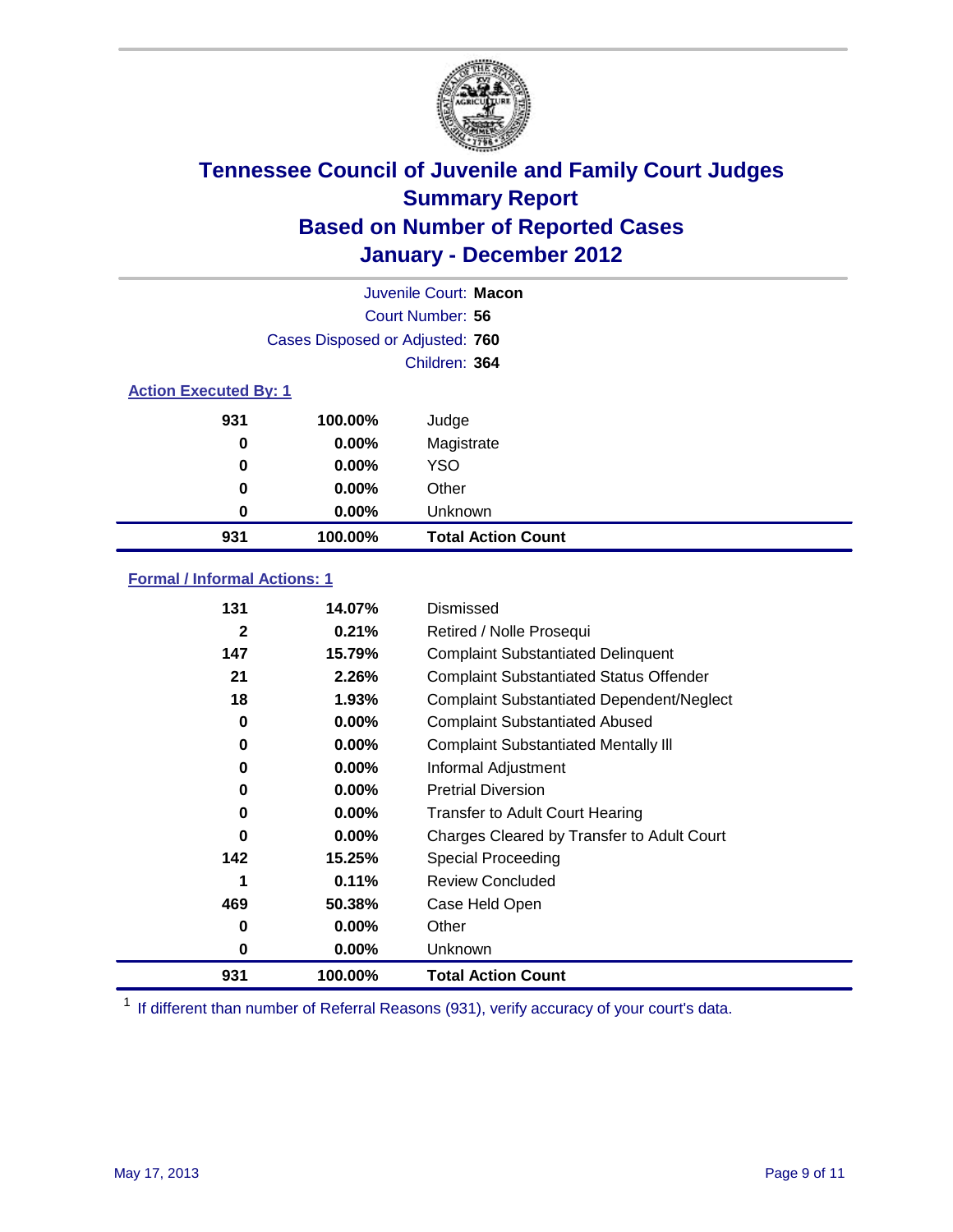

|                       |                                 | Juvenile Court: Macon                                 |
|-----------------------|---------------------------------|-------------------------------------------------------|
|                       |                                 | Court Number: 56                                      |
|                       | Cases Disposed or Adjusted: 760 |                                                       |
|                       |                                 | Children: 364                                         |
| <b>Case Outcomes:</b> |                                 | There can be multiple outcomes for one child or case. |
| 75                    | 4.82%                           | <b>Case Dismissed</b>                                 |
| 10                    | 0.64%                           | Case Retired or Nolle Prosequi                        |
| 0                     | 0.00%                           | Warned / Counseled                                    |
| 554                   | 35.60%                          | <b>Held Open For Review</b>                           |
| 34                    | 2.19%                           | Supervision / Probation to Juvenile Court             |
| 5                     | 0.32%                           | <b>Probation to Parents</b>                           |
| 0                     | 0.00%                           | Referral to Another Entity for Supervision / Service  |
| 4                     | 0.26%                           | Referred for Mental Health Counseling                 |
| 6                     | 0.39%                           | Referred for Alcohol and Drug Counseling              |
| 2                     | 0.13%                           | <b>Referred to Alternative School</b>                 |
| 0                     | 0.00%                           | Referred to Private Child Agency                      |
| 14                    | 0.90%                           | Referred to Defensive Driving School                  |
| 1                     | 0.06%                           | Referred to Alcohol Safety School                     |
| 2                     | 0.13%                           | Referred to Juvenile Court Education-Based Program    |
| 6                     | 0.39%                           | Driver's License Held Informally                      |
| 0                     | 0.00%                           | <b>Voluntary Placement with DMHMR</b>                 |
| 0                     | 0.00%                           | <b>Private Mental Health Placement</b>                |
| 0                     | 0.00%                           | <b>Private MR Placement</b>                           |
| 0                     | 0.00%                           | Placement with City/County Agency/Facility            |
| 0                     | 0.00%                           | Placement with Relative / Other Individual            |
| 109                   | 7.01%                           | Fine                                                  |
| 1                     | 0.06%                           | <b>Public Service</b>                                 |
| 5                     | 0.32%                           | Restitution                                           |
| 0                     | 0.00%                           | Runaway Returned                                      |
| 37                    | 2.38%                           | No Contact Order                                      |
| o                     | 0.00%                           | Injunction Other than No Contact Order                |
| 3                     | 0.19%                           | <b>House Arrest</b>                                   |
| 0                     | 0.00%                           | <b>Court Defined Curfew</b>                           |
| 0                     | 0.00%                           | Dismissed from Informal Adjustment                    |
| 0                     | 0.00%                           | <b>Dismissed from Pretrial Diversion</b>              |
| 0                     | 0.00%                           | <b>Released from Probation</b>                        |
| 0                     | 0.00%                           | <b>Transferred to Adult Court</b>                     |
| 0                     | $0.00\%$                        | <b>DMHMR Involuntary Commitment</b>                   |